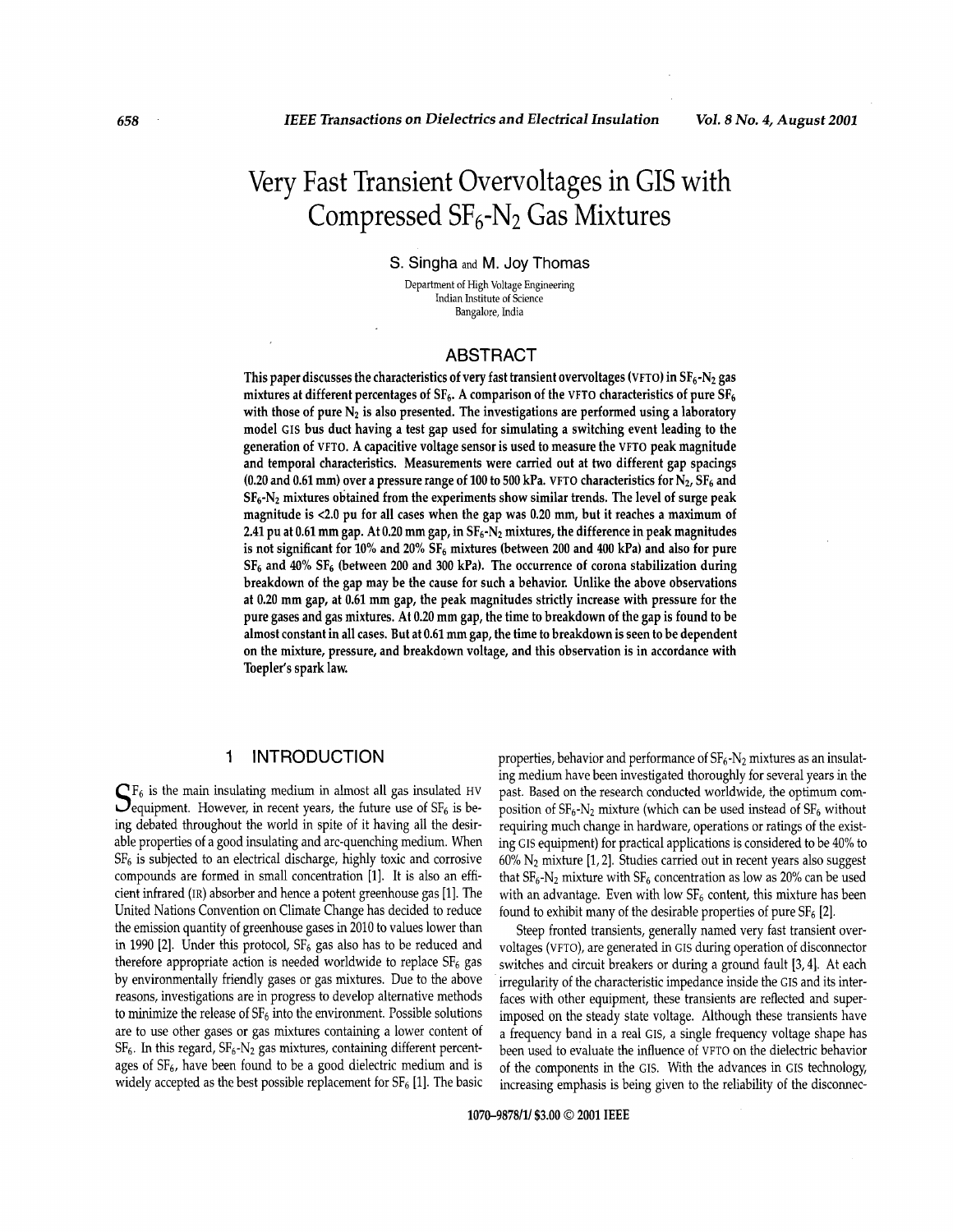#### *IEEE Transactions on Dielectrics and Electrical Insulation Vol. 8 No. 4, August 2001 659*

tor switches and GIS components under the condition of fast transients. Earlier studies **[3]** have described the physical phenomena, which occur during disconnector switch arcing and the magnitude of the transients that occur. Also, the general requirements for disconnect and ground switches were discussed by Itoh *et al.* [5]. For the purpose of calculating transient magnitude, these authors and others have assumed a trapped charge of 1 pu prior to closing of the disconnect switch. The electromagnetic transients program (EMTP) has been used to calculate the transient magnitudes at various points within the GIS by modeling the different parameters on known lumped or distributed elements. The results thus obtained have shown that the transient magnitude can be as high as 2.5 pu.

The transient phenomena with respect to the overvoltage level (in pu) when pure  $SF<sub>6</sub>$  is used as the insulating medium in GIS has been extensively studied by analytical methods; experimental studies being rare. Experimental measurements of VFTO in a GIS with  $SF<sub>6</sub>$  insulation have been reported, but are mainly confined to the on-site testing of GIS [4,6]. These experimental measurements were carried out using spherical electric field sensors that are capable of making non-contact measurements of the steep fronted voltage transients [4,7,8]. A majority of these measurements were made to confirm the adequacy of capacitive sensors in measuring VFTO in GIs systems and these reports contain more information on sensor performance and very less data pertaining to VFTO characteristics. It has been reported that the peak magnitude of the measured VFTO seldom exceeded 2.0 pu, but VFTO magnitudes >2.0 pu also have been reported [4,8] in some other cases. The VFTO peak magnitude depends entirely on the GIs system layout in which experiments are conducted and thus the peak VFTO level will vary from system to system.

Also, under certain circumstances such as the presence of a trapped charge of 1 pu on the load side before disconnector operation and during occurrence of a ground fault, the VFTO level may reach 2.5 to 3.0 pu depending on the GIS system layout. In addition, experimental investigations have been undertaken to study the breakdown phenomena of a gap in a GIS with pure  $SF_6$  and  $SF_6$ -N<sub>2</sub> gas mixtures under the application of very transient voltages [9, 10]. In most of these cases, fast transient voltages (mainly oscillating) were generated using a resonating test circuit and this was applied to the gap in a model GIS bus duct and the breakdown voltages were measured.

The time to breakdown of the gap in a GIS is reported to be normally between 4 to 20 ns depending on the field inhomogeneity and the peak of the transients has been reported to occur  $\sim$  200 ns after the gap has of the transients has been reported to occur  $\sim$  200 ns after the gap has broken down [1]. The time for the occurrence of the maximum peak of the VFTO also depends mainly on the GIs system configuration.

Although some basic information is available on the characteristics of VFTO generated in a GIS using pure  $SF_6$ , detailed studies of the VFTO peak magnitudes and temporal characteristics by systematic variation of the gap distance, gas pressure and gas mixture over the practical pressure range in an actual GIS with  $SF_6-N_2$  gas mixture as the insulating medium have not been reported yet.

Therefore, in the present study experimental measurement of VFTO magnitude and temporal characteristics have been carried out in  $SF<sub>6</sub>$ -

 $N_2$  mixtures at different gap spacings and gas pressures for mixture compositions varying from 10% to 40% SF<sub>6</sub> in N<sub>2</sub>.



Figure 1. Experimental setup for measurement of VFTO characteristics.

## 2 EXPERIMENTAL TECHNIQUE

The experiments for the measurement of VFTO in  $SF_6-N_2$  mixtures at different percentages of  $SF_6$  in N<sub>2</sub> were carried out using a 145 kV GIS bus duct supplied by Siemens, Germany. The VFTO magnitudes were measured using a capacitive probe.

## 2.1 TEST GAP AND PROCEDURE

The experimental setup used in the present study is shown in Figure 1. Disconnector operation for the generation of VFTO was simulated by the breakdown of a 5 cm diameter hemispherical electrode gap, which is built into the model bus duct. VFTO characteristics at two different gaps of 0.20 and 0.61 mm were studied. For accurate measurement, and also to confirm the alignment of the electrode surfaces, the gap spacings were measured using a filler gauge to an accuracy better than  $\pm$  0.5%. Once the gap was adjusted, experiments for all mixture ratios and pressures were conducted without disturbing the gap. The GIS model bus duct is a single floating bus of length 2.45 m from the gap axis. Using the bus duct, experiments were carried out at each of the above mentioned gaps over a pressure range of 100 to 500 kPa. Pressure in the chamber was measured with the help of a pre-calibrated pressure gauge, which is inherent to the model bus duct and the pressures measured using this gauge are accurate to  $\pm$  2%. The HV bus was excited with a sinusoidal voltage of 50 Hz from a 150 kV HV test transformer. Over the range of voltages in the present study, the transformer is assumed to be discharge free. The model bus duct initially was evacuated to very low pressures of  $\sim 10^{-3}$  kPa to remove air, moisture and other contaminants present. The duct was then filled with the appropriate gas in which experiments were performed. In case of pure  $SF<sub>6</sub>$ and pure  $N_2$ , cylinder grade gas (99.5% purity) was filled directly and left for  $\sim$  1 h before starting the experiments. For preparing  $SF_6-N_2$ mixtures, the duct was filled according to the partial pressure of the gases. In this method, the gas having the lesser percentage content in the mixture, *i.e.*  $SF_6$  in the present case is let in first followed by the gas with higher content in the mixture, *i.e.*  $N_2$ . The mixture was then left for a minimum of 5 h to allow proper mixing of the gases prior to start of the experiments. Between successive breakdowns, a time delay of  $\sim$  10 min was provided. The handling of SF<sub>6</sub> gas, *i.e.* evacuation, pressurizing and recycling *etc.* was done with the help of a gas recycling and pressurizing plant from DILO, Germany.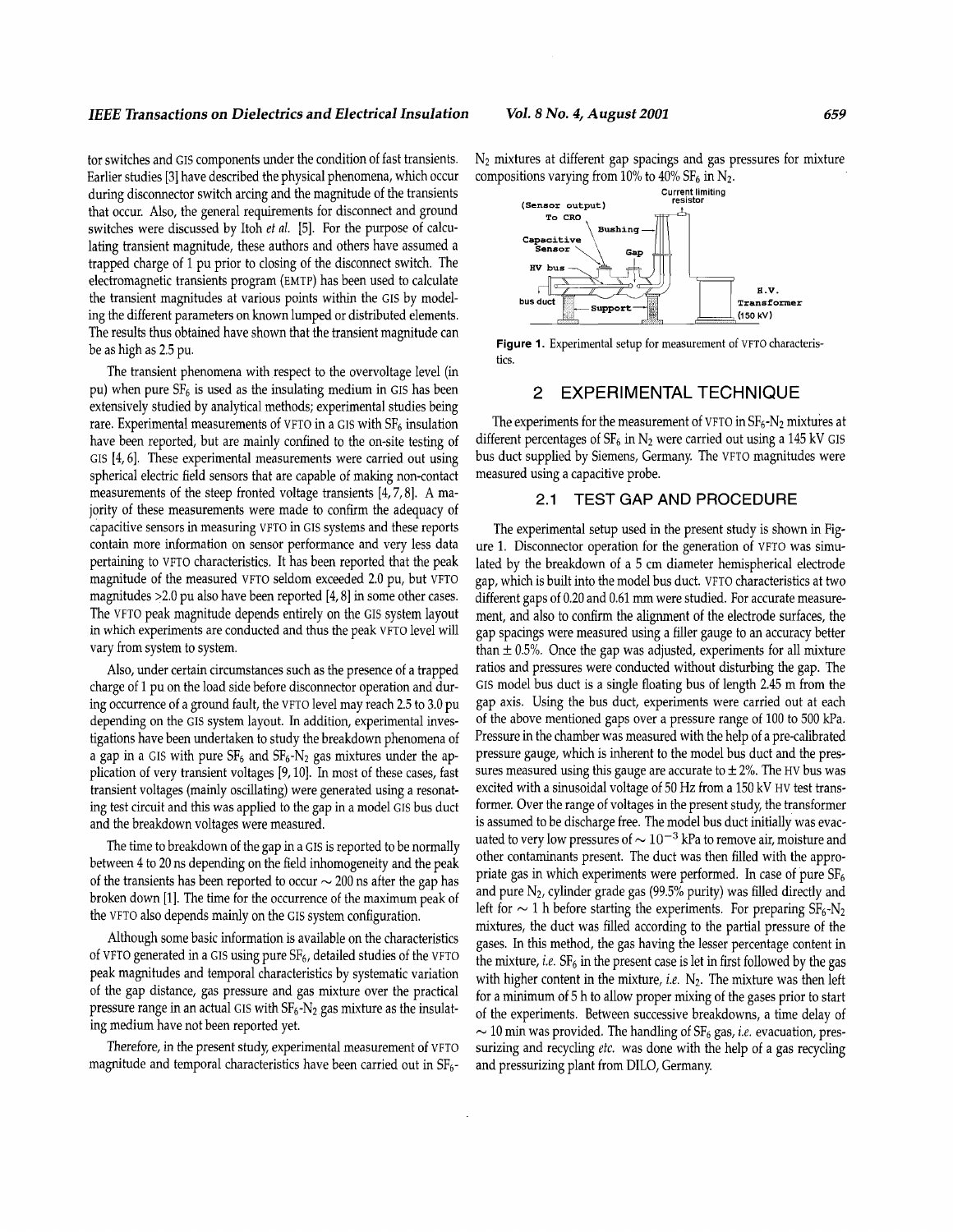#### 2.2 MEASURING SYSTEM

The VFTO were measured using a capacitive voltage sensor having a fast response time, which was developed in-house specifically for this purpose [11]. The voltage rise time of the sensor (the time to rise from 10% to 90% of the full amplitude) is sufficiently steep for measuring the voltage rise of a disconnector induced fast transient. The fast transients generated due to the breakdown of the gap are recorded on an oscilloscope (200 MHz Tektronix digital storage oscilloscope having a sampling rate of 1 Gsample/s), which was connected from the output of the sensor using a 0.6 m long coaxial cable (RG56/CU). It was found through simulation that the connecting cable would not induce any effect on the VFTO characteristics. Also, since the objective of the measurement was on the pu value of the VFTO peak (i.e. the ratio of the peak voltage to the actual 50 Hz ac peak voltage) rather than the actual voltage levels, the possible error in measurement of the pu peak of the VFTO using the oscilloscope can be neglected. The VFTO waveforms were recorded at an appropriate time sweep taking into consideration the accuracy with which the parameters of the plot can be measured on the CRO screen. A schematic of the sensor used for measurement is shown in Figure *2.* 



**Figure 2.** Capacitive sensor used for measurements.



**Figure 3.** A typical VFTO waveform. Time Scale: 2.5  $\text{ns}/\text{div.}$   $t_r$  = Breakdown time.  $t_p =$  time to maximum peak. O: is at 10% of the peak value (B) obtained with zero (0 V) as the base. A: is the first peak from 0 on the rising portion of the VFTO waveform. B: maximum peak of the VFTO

Using the experimental technique described above, it was possible to measure the VFTO characteristics in the GIS model bus duct with  $\rm SF_6$  - $N_2$  gas mixture insulation up to an accuracy of  $\pm 2$ %. A typical VFTO waveform recorded using the experimental setup is shown in Figure **3**  where the different parameters of interest are shown. The results and discussions are presented in the following Sections.

#### *660 Thomas* **et al.:** *Very Fast Transient Overvoltages in GIS*

## **3** RESULTS

Typical VFTO characteristics recorded at a pressure of 500 kPa using the experimental setup described above for pure  $N_2$ , pure  $SF_6$  and mixtures of  $SF_6$  in  $N_2$  with concentrations of 10%, 20% and 40% are shown in Figures 4,5 and 6. Only characteristics at a pressure of 500 kPa are shown because it lies in the practical pressure range of a GIS filled with pure SF6. The characteristics at other gas pressures are similar to the ones shown. [Figures 4](#page-3-0) and 5 show the characteristics obtained at gaps of 0.20 mm and 0.61 mm respectively, while characteristics in [Figure 6](#page-3-0) correspond to those recorded at 0.61 mm gap, but at shorter time scales. In addition, the results of the VFTO rise times and the overvoltage factor (in pu) for the pure gases as well as the gas mixtures at all pressures are given in Table 1 for both 0.20 and 0.61 mm gaps. These data are shown in Figure 7 as variations of the overvoltage factor with gas/mixture pressure, while the same data are shown in Figure 8 as a function of  $SF<sub>6</sub>$  concentration in N<sub>2</sub>.

It can be seen from Figure 7 that the overvoltage factor increases with the gas/mixture pressure for the two gaps studied. It is evident from Figure 8 that the overvoltage factor is lowest in  $N_2$  and increases with increase in  $SF_6$  concentration. The characteristics clearly exhibit a nonlinear trend, which is more pronounced at higher gas pressures (400 and 500 kPa). Between 300 and 500 kPa, there is a rapid increase in the overvoltage factor to  $\leq 40\%$  SF<sub>6</sub> content in N<sub>2</sub> (at 0.61 mm gap) but only to 10% SF<sub>6</sub> (at 0.20 mm gap). Between pressures of 200 and 300 kPa at 0.20 mm gap, there is no significant difference in the overvoltage factors for pure  $SF_6$  and 40%  $SF_6$  in  $N_2$  mixture. A similar observation is seen for the mixtures having 20% and 10%  $SF_6$  in  $N_2$ , but now between 200 and 400 kPa. On the other hand, at 0.61 mm gap, such observations could not be made.

**As** can be seen from Figures 4, *5* and *6* and also from Table 1, at 0.20 mm gap, the time to breakdown of the gap is almost constant at 5.5 ns for pure  $SF_6$  and its mixtures at all pressures, while it is 6.0 ns for  $N_2$  to 400 kPa pressure. On the contrary, with 0.61 mm gap, the breakdown time of the gap is seen to decrease with increasing pressure as well as breakdown voltage. The lowest sparking time observed was 3.4 ns for  $SF_6$  at 500 kPa as can be seen clearly from [Figure 6.](#page-3-0) Most of these data are obtained for the first time, and wherever possible comparisons have been made with published data.

#### **4** DISCUSSION

For the sake of clarity, the results obtained at the two gap spacings at gas/gas mixture pressures ranging from 100 to 500 kPa and for different gas mixture ratios are analyzed and discussed under appropriate Sections.

#### 4.1 WAVEFORMS

From the typical VFTO waveforms shown in Figures 4,5 and 6, it can be seen that the VFTO waveforms are similar to those obtained earlier during studies on GIs systems using fast response capacitive sensors [4]. It has a steep initial rise **(3** to 6 ns), a peak that does not occur in the steepest portion of the wave, and a gradually decaying oscillating component. It can be observed further that the waveforms are all similar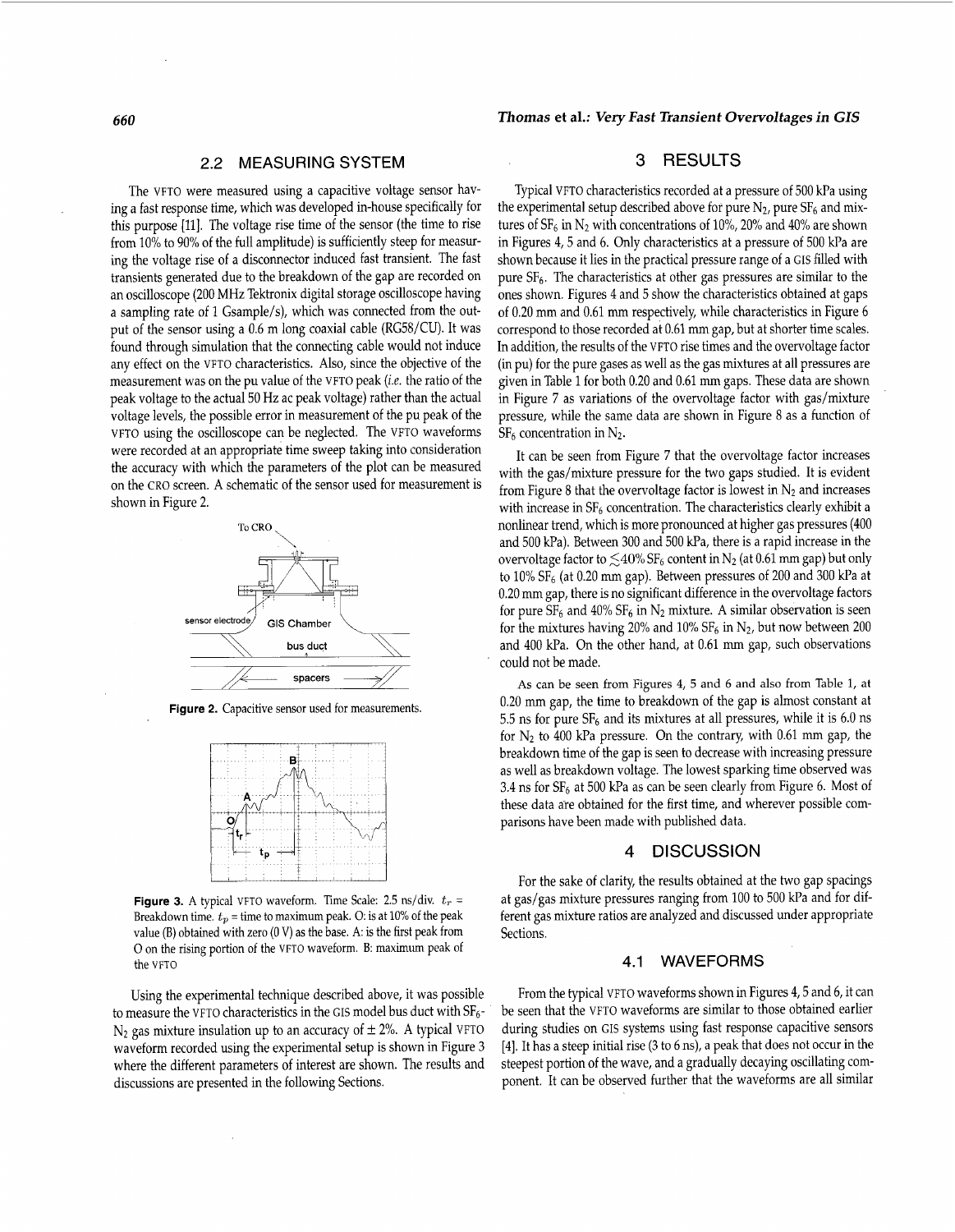<span id="page-3-0"></span>

**Figure 4.** VFTO Characteristics at 500 kPa for 0.20 mm gap. Divider ratio =  $456\pm 2$  [9]. (a) Pure N<sub>2</sub> [Scale: *7 V*/div, 50 ns/div], (b) 10% SF<sub>6</sub>-90% N<sub>2</sub>  $[Scale: 8 V/div, 50 ns/div], (c) 20% SF<sub>6</sub>–80% N<sub>2</sub> [Scale: 10 V/div, 50 ns/div], (d) 40% SF<sub>6</sub>–60% N<sub>2</sub> [Scale: 10 V/div, 50 ns/div], (e) Pure SF<sub>6</sub> [Scale: 10 V/div, 50 ns/div], (f) 20% SF<sub>6</sub>–80% N<sub>2</sub> [Scale: 10 V/div, 50 ns/div], (g) 20% SF<sub>6</sub>–80% N<sub>2</sub> [Scale: 10 V/div,$ V/div, 50 ns/div].



Figure 5. VFTO Characteristics at 500 kPa for 0.61 mm gap. Divider ratio =  $456\pm 2$  [9]. (a) Pure N<sub>2</sub> [Scale: 5 V/div, 50 ns/div], (b) 10% SF<sub>6</sub>-90% N<sub>2</sub> [Scale: 5 V/div, 50 ns/div], (c) 20% SF<sub>6</sub>-80% N<sub>2</sub> [Scale: 7 V/div, 50 ns/div], (d) 40% SF<sub>6</sub>-60% N<sub>2</sub> [Scale: 5 V/div, 50 ns/div], (e) Pure SF<sub>6</sub> [Scale: 5 V/div, 50 ns/div].



Figure 6. VFTO Characteristics at shorter time scales at 500 kPa for 0.61 mm gap. Divider ratio = 456± 2 [9]. (a) 10% SF<sub>6</sub>-90% N<sub>2</sub> [Scale: 5 V/div, 2.5 ns/div], (b) 20% SF<sub>6</sub>-80% N<sub>2</sub> [Scale: 7 V/div, 2.5 ns/div], (c) 40% SF<sub>6</sub>-60% N<sub>2</sub> [Scale: 5 V/div, 5 ns/div], (d) Pure SF6 [Scale: 10 V/div, 5 ns/div].

irrespective of any variations in the gap spacings, mixture concentrations and gas pressures. This observation is due to the fact that the nature of the VFTO waveform depends on the GIS configuration and in the present study, VFTO measurements were carried out using the same GIS bus duct configuration for all the cases.

## 4.2 VFTO CHARACTERISTICS - OVERVOLTAGE FACTOR

It can be seen from Figures **7** and 8 that the VFTO magnitudes increase with increasing gas/gas mixture pressure and with increasing concentration of  $SF_6$  in  $N_2$ . The maximum magnitude recorded was 2.41 pu in 0.61 mm gap at 500 kPa. At 0.20 mm gap, the increase in the overvoltage factors is almost linear over the complete pressure range studied while for 0.61 mm gap, linearity is observed to  $\leq 300$  kPa only (Figure 7). For a given system configuration, the VFTO magnitudes depend on the breakdown voltage of the gap. Since the breakdown voltage of the gap increases with increasing gas pressure and concentration of  $SF<sub>6</sub>$  in the gas mixture, the VFTO magnitude also increases accordingly. The VFTO peak magnitudes in  $N_2$  are lower compared to those in pure  $SF_6$  and  $SF_6$ -N<sub>2</sub> gas mixtures at all gas pressures and at both gaps studied, which is due to the correspondingly lower values of the breakdown voltages for  $N_2$  compared to those of pure  $SF_6$  and  $SF_6$ - $N_2$ mixtures.

The VFTO magnitude was observed to increase rapidly on increasing the percentage of SF6 from *0* to 10% in the mixture at all pressures (Figure 8). However, with the further addition of  $SF_6$  in  $N_2$ , the rate of rise in the VFTO magnitude reduces at all pressures. The trends in the variations of overvoltage factors with mixture compositions are distinctly different at the two gaps studied. At 0.20 mm gap, the rapid increase in VFTO magnitude to  $\leq 10\%$  SF<sub>6</sub> concentration occurs at all pressures, but it is pronounced at higher pressures. Further increase in  $SF<sub>6</sub>$  concentration appears to have no significant effect on the overvoltage factors especially at lower pressures. On the other hand, at the gap distance of 0.61 mm, the overvoltage factor increases linearly with the  $SF_6$  concentration to  $\leq$  20% (100 and 200 kPa) and increases more rapidly with increasing  $SF_6$  concentration in the mixture (especially at 200 kPa). At pressures >300 kPa, the increase in overvoltage factor is rapid when the  $SF_6$  concentration was increased from 0% to 40% and it is less steep at  $SF_6$  concentrations >40%. The variations of the VFTO magnitudes at both gap spacings are also similar to the variations obtained in the attachment coefficient  $(\eta/p)$  *vs.* %  $S\mathbb{F}_6$  in N<sub>2</sub> characteristics [12]. The difference between the VFTO magnitudes obtained in various mixtures is lower at lower pressures and higher at 400 and 500 kPa. Table 1 shows the differences in the VFTO magnitudes for different gas mixtures. In both gaps, the breakdown process mostly controls the variations in the overvoltage factor.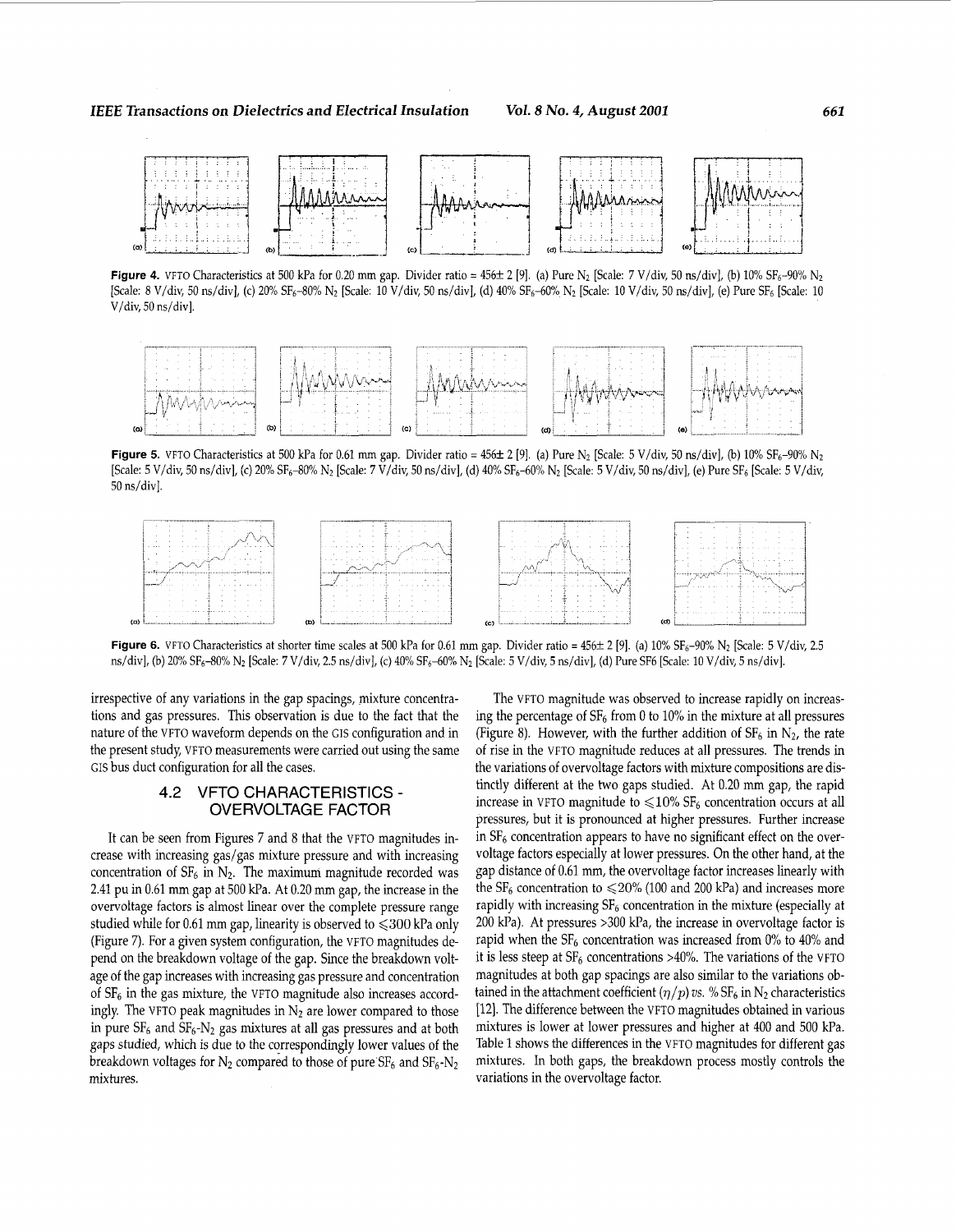|                                                                                                   | Thomas et al.: Very Fast Transient Overvoltages in GIS |                          |       |      |                                                                                   |      |                                           |             |                     |                  |
|---------------------------------------------------------------------------------------------------|--------------------------------------------------------|--------------------------|-------|------|-----------------------------------------------------------------------------------|------|-------------------------------------------|-------------|---------------------|------------------|
|                                                                                                   |                                                        |                          |       |      |                                                                                   |      |                                           |             |                     |                  |
| eakdown and VFTO magnitudes at different pressures and gap spacings. $t_r$ is the breakdown time. |                                                        |                          |       |      |                                                                                   |      |                                           |             |                     |                  |
| Pressure                                                                                          | $pure S F_6$                                           |                          |       |      | $40\%$ SF <sub>6</sub> -60%N <sub>2</sub>   20%SF <sub>6</sub> -80%N <sub>2</sub> |      | $10\%$ SF <sub>6</sub> -90%N <sub>2</sub> |             | Pure N <sub>2</sub> |                  |
|                                                                                                   | $t_r$                                                  | VFTO                     | $t_r$ | VFTO | $t_{r}$                                                                           | VFTO | $t_r$                                     | <b>VFTO</b> | $t_r$               | <b>VFTO</b>      |
| kPa                                                                                               | ns                                                     | pu                       | ns    | pu   | ns                                                                                | pu   | ns                                        | pu          | ns                  | pu               |
| Gap spacing 0.61 mm                                                                               |                                                        |                          |       |      |                                                                                   |      |                                           |             |                     |                  |
| 100                                                                                               |                                                        | $4.20$   $1.91$          | 4.30  | 1.89 | 4.35                                                                              | 1.80 | 4.50                                      | 1.77        |                     | $5.50 \mid 1.74$ |
| 200                                                                                               |                                                        | $4.10$   $2.19$   $4.15$ |       | 1.95 | 4.25                                                                              | 1.82 | 4.28                                      | 1.80        | 5.40 1.77           |                  |
| 300                                                                                               | 3.95                                                   | $2.33 \mid 3.98$         |       | 2.19 | 4.05                                                                              | 2.02 | 4.08                                      | 1.95        | $5.32$   1.88       |                  |
| 400                                                                                               | 3.80                                                   | 2.37                     | 3.85  | 2.30 | 3.93                                                                              | 2.18 | 4.02                                      | 2.06        |                     | $5.25 \mid 1.92$ |
| 500                                                                                               |                                                        | $3.40$   $2.41$   $3.60$ |       | 2.34 | 3.70                                                                              | 2.23 | 3.95                                      | 2.15        |                     | $5.20 \mid 2.04$ |
| Gap spacing 0.2 mm                                                                                |                                                        |                          |       |      |                                                                                   |      |                                           |             |                     |                  |
| 100                                                                                               | 5.5                                                    | $1.66$ 5.5               |       | 1.65 | 5.5                                                                               | 1.62 | 5.5                                       | 1.59        | 6.0                 | 1.58             |
| 200                                                                                               | 5.0                                                    | $1.71$ 5.5               |       | 1.70 | 5.5                                                                               | 1.68 | 5.5                                       | 1.67        | 6.0                 | 1.64             |
| 300                                                                                               | 5.0                                                    | 1.75                     | 5.5   | 1.74 | 5.5                                                                               | 1.72 | 5.5                                       | 1.71        | 6.0                 | 1.65             |
| 400                                                                                               | 5.0                                                    | 1.83                     | 5.0   | 1.75 | 5.0                                                                               | 1.73 | 5.5                                       | 1.72        | 6.0                 | 1.66             |
| 500                                                                                               | 5.0                                                    | 1.88                     | 5.0   | 1.82 | 5.0                                                                               | 1.78 | 5.5                                       | 1.77        | 5.5                 | 1.67             |

Table 1. Time to breakdown and VFTO magnitudes at different pressures and gap spacings.  $t_r$  is the breakdown time.

At 0.20 mm gap (see Figure *7),* the variation in VFTO magnitude in pure SF6 and in all the gas mixtures studied is similar (but ill defined) to the non-uniform field breakdown due to corona stabilization observed earlier [13]. The VFTO magnitude increases very rapidly when the  $SF<sub>6</sub>$ concentration in  $N_2$  increases from 0% to 10% (Figure 8). But it is interesting to note that there is negligible difference in the VFTO magnitudes between mixtures containing  $10\%$  and  $20\%$  SF<sub>6</sub> (200 to 400 kPa) and also between  $40\%$  and  $100\%$  SF<sub>6</sub> (200 to 300 kPa) (Figure 7). A possible reason for such an observation may be due to the occurrence of corona stabilization in the gap (at 0.20 mm). In the present investigations, hemispherical electrodes were used and experiments were carried out at small gap distances. But some roughness on the electrode surfaces have been observed due to surface erosion over a small area near the tip of the electrodes. These small surface irregularities become more prominent when very small gaps are used for experiments (since the discharge area is reduced) and thus the occurrence of corona stabilized breakdown of the gap cannot be ruled out. Since the gap distance at 0.20 mm gap is very small, it is felt that the corona stabilization effect could be the reason behind such an observation. It may be emphasized here that a similar observation is not seen in the case of pure  $N_2$ (0.20 mm gap in Figure 7). Moreover, this effect is not seen with the 0.61 mm gap (Figure 8), and the vFTO magnitudes are distinct at different gas pressures. This may be due to the reason that because of the slightly larger gap at 0.61 mm (compared to 0.20 mm), the discharge area has increased and the surface non-uniformity does not contribute to the breakdown process *(i.e.* corona stabilization does not take place).

#### **4.3** TIME TO **GAP** BREAKDOWN

With respect to the time to breakdown of the gaps, two different observations have been made for the two gap distances investigated. It can be observed from Table 1 that the time to breakdown at 0.20 mm gap remains practically constant in the range of 5 to 6 ns irrespective of changes in the gas pressures at different gas mixture ratios. The time to breakdown has been observed to be constant at  $5.0$  ns (in pure  $SF<sub>6</sub>$ ) and 5.5 ns (10%  $SF_6$  in  $N_2$ ), while in gas mixtures containing 20%, it remains constant at 5.5 ns until 300 kPa and reduces to 5.0 ns at 400 and 500 kPa. Only in the case of  $N_2$ , the breakdown time is slightly higher at 100 kPa compared to its value at 500 kPa. These observations are in close agreement with the results of Pfeiffer [14], which shows that for





**Figure** *7.* Pressure *us.* overvoltage factor characteristics for both the gaps.  $\Box$ : pure N<sub>2</sub>,  $\bullet$ : 10% SF<sub>6</sub>-90% N<sub>2</sub>,  $\Delta$ : 20% SF<sub>6</sub>-80% N<sub>2</sub>,  $\blacktriangledown$ : 40%  $SF_6$ -60%  $N_2$ ,  $\star$ : pure  $SF_6$ . Dotted lines in the graph pertain to data at a gap of 0.61 mm. Solid lines are for a gap of 0.20 mm.

in the time lags (formative time) between  $N_2$  and  $SF_6$  does not seem to be very important. This is true for the case of  $SF_6-N_2$  mixtures as observed in the present investigations. At this small gap (0.20 mm), the formative time lags to breakdown will be very small irrespective of the gaseous medium and therefore the contribution of the formative time lags to the total breakdown time of the gap is negligible.

Contrary to the above observation, the breakdown time in the case of 0.61 mm gap has been found to be varying with respect to the gas pressure and  $SF_6$  concentration in  $N_2$  (Table 1). The breakdown time decreases with increasing gas pressure and  $SF_6$  concentration in  $N_2$  and the shortest breakdown time (3.4 ns) has been observed at 500 kPa for pure SF<sub>6</sub>. Therefore, the time to breakdown is a function of the gas pressure and the  $SF_6$  concentration in  $N_2$  in the 0.61 mm gap. This observation has been found to agree with Toepler's spark law (commonly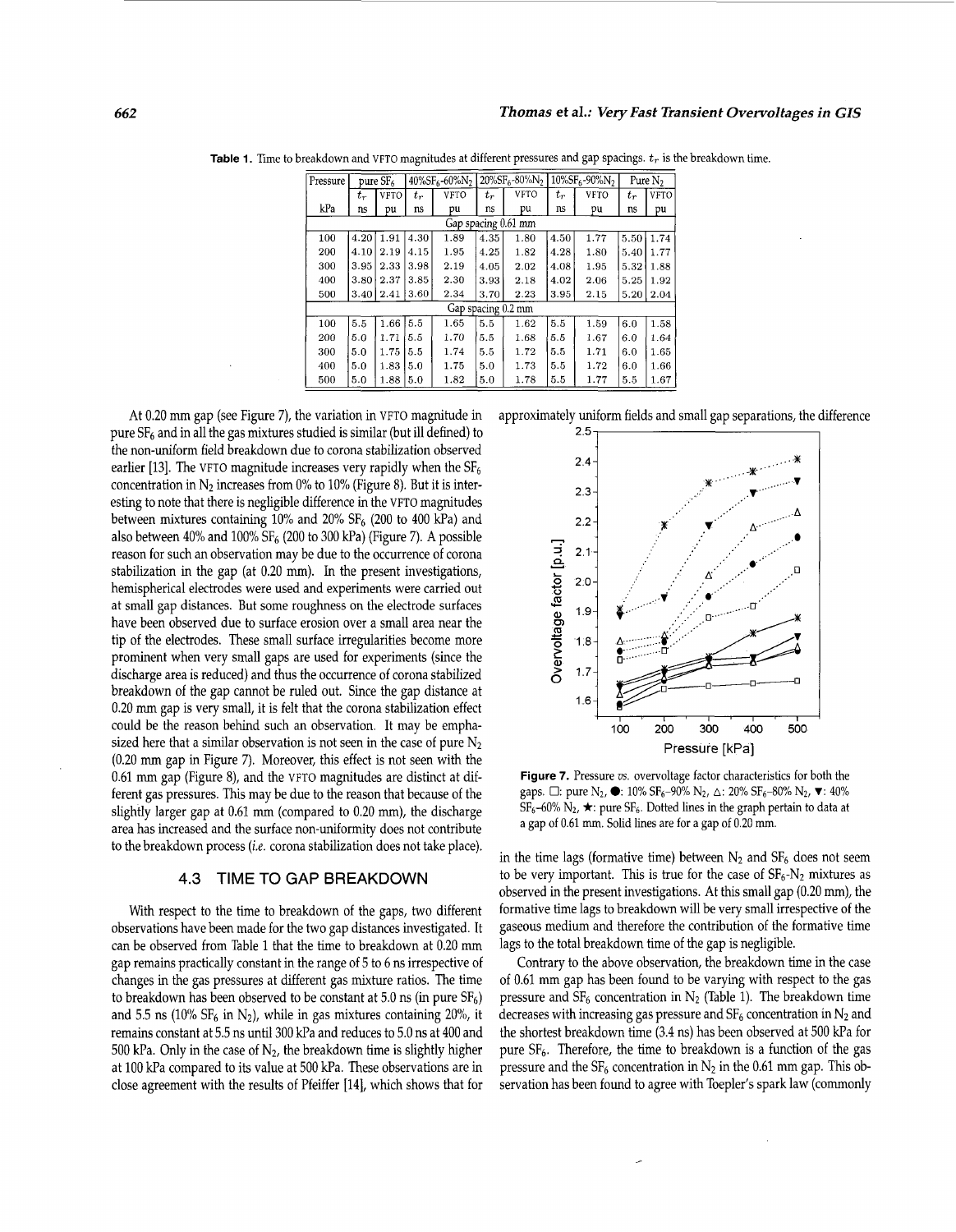*IEEE Transactions on Dielectrics and Electrical Insulation Vol. 8 No. 4, August 2001 663* 



**Figure 8.** %  $SF_6$  in  $N_2$  *vs.* overvoltage factor characteristics for both the gaps. **W:** 100 kPa, *0* 200 kPa, **A:** 300 kPa, *0:* 400 kPa, **Ir:** 500 **kPa.**  Dotted lines in the graph pertain to data at a gap of 0.61 mm. Solid lines are for a gap of 0.20 **mm.** 

used to explain VFTO phenomena in GIS [3]). According to Toepler's empirical relation [3,15], the time to breakdown of the gap (or the rise time of the VFTO) is inversely proportional to the breakdown voltage of the gap. Since the breakdown voltage of the gap increases with increasing gas pressure and  $SF_6$  concentration in  $N_2$ , the time to breakdown of the gap correspondingly decreases. Although Toepler's law explains the change in rise time with the breakdown voltage, only varying Toepler's constant with respect to the gas/gas mixture pressure and concentration can account for the changes in the breakdown time at 0.61 mm gap in the present study (Table 1).

# **4.4** TIME TO **PEAK** OF THE VFTO

It can be observed from Figures 4,5 and 6 that the maximum peak of the VFTO in pure  $SF_6$ , pure  $N_2$  and mixtures of  $SF_6$  and  $N_2$  at different gas mixture pressures and mixture concentrations occur after a certain time, which is  $\sim$  17 to 18 ns. The same observations were made at 0.20 mm gap. The occurrence of the maximum peak is related to the reflections of the voltage wave from impedance mismatches and other terminations in the CIS bus duct. The GIs bus duct used in the current experiments is a single floating bus of length 2.45 m from the test gap and it remains unaltered for all experimental sets. Since the length of the bus is constant and there are no impedance mismatches, except for the presence of spacers (Figure l), the peak of the voltage wave occurs at the first reflection from the end of the bus. The travel time for the first reflection of the voltage wave generated in the test gap from the end of the floating bus will be

$$
t = \frac{2l}{v} \tag{1}
$$

where  $l$  is the length of the bus, and  $v$  the velocity of propagation of the voltage wave.

Assuming a velocity of propagation 0.95× the speed of light (due to the presence of spacers, *etc.),* the travel time of the voltage wave generated after breakdown of the gap in the GIS to get reflected is  $\approx$  17.2 ns, which is comparable to the time obtained from the experiments.

## 5 CONCLUSIONS

The present study, VFTO characteristics in a GIS with  $SF_6\text{-}N_2$  gas I mixture (at different percentages of  $SF_6$ ) as the insulating medium were recorded and the overvoltage factors were measured. A 50 Hz ac voltage source was used for triggering the gas gap within the GIs bus duct. Results have shown that the VFTO magnitude in  $N_2$ ,  $SF_6$ and its mixture increase with increasing concentration of  $SF_6$  in  $N_2$ . At 0.20 mm gap, the overvoltage factors were found to increase rapidly on addition of  $10\%$  SF<sub>6</sub> in N<sub>2</sub> but at higher pressures.  $\Box$ On the other hand, at 0.61 mm gap, the overvoltage factor increases rapidly to  $\leq 40\%$  $SF<sub>6</sub>$  concentration especially at higher mixture pressures. At 0.20 mm gap, between 200 and 400 kPa, there is an indication of the occurrence of corona stabilization in the breakdown process for different mixture ratios. But this effect is not seen at 0.61 mm gap and the overvoltage factors strictly increase with pressure. Thus, it appears that variations in the overvoltage factor for the pure gases and gas mixtures at both the gaps are directly related to the breakdown process. No significant change in the rise time of the VFTO could be observed for pure  $N_2$ , pure  $SF<sub>6</sub>$  and its mixtures at 0.20 mm gap. This is because of the fact that the formative time lags in all cases under the experimental conditions of the present study do not play any important role in the discharge growth. But, at 0.61 mm gap, similar observation could not be made, and the formative time and hence the Toepler's constant is a function of the gas/ mixture pressure, breakdown voltage and mixture concentration.

From Table 1, considering the overvoltage factors at 400 and 500 kPa (working pressure range in a GIS) for both gap spacings, it can be noted that the percentage decrease in the VFTO magnitudes for 10% and 20%  $SF<sub>6</sub>$  in  $N<sub>2</sub>$  mixture at 500 kPa is quite significant compared to pure  $SF<sub>6</sub>$ . Thus, bearing the overvoltage factor in mind, it appears that 10% to  $20\%$  SF<sub>6</sub> mixture concentration is better suited for application in gas insulated systems. But, from the point of view of the dielectric strength, a compromise has to be made with the operational pressure and the dimensions of the GIS apparatus and in this respect such a mixture ratio may prove insufficient. The use of lower  $SF<sub>6</sub>$  concentration mixtures in GIS will no doubt reduce the use of  $SF_6$  gas, which is costly and also harmful for the environment, but problems will still exist with respect to the maintenance of a uniform gas mixture ratio and the removal and recycling of the gas mixture.

#### REFERENCES

- (11 L. G. Christophorou, J. K. Olthoff and **D.** S. Green, "Gases for Electrical Insulation and Arc Interruption: Possible, Present and Future Alternatives to pure  $SF_6$ ", NIST Technical Note 1425, November 1997.
- [2] L. G. Christophorou and R. J. Van Brunt, "SF<sub>6</sub>-N<sub>2</sub> Mixtures: Basic and HV Insulation Properties", IEEE Transactions on Dielectrics and Electrical Insulation, Vol. 2, No. **5,**  pp. 952-1003, October 1995.
- **[3]** S. A. Boggs, E Y. Chu, N. Fujimoto, A. Krenicky, A. Plessl and D. Schlicht, "Disconnect Switch Induced Transients and Trapped Charge in a GIS", IEEE Trans. on Power Apparatus and Systems, Vol. 101, No. 10, pp. 3593-3602, October 1982.